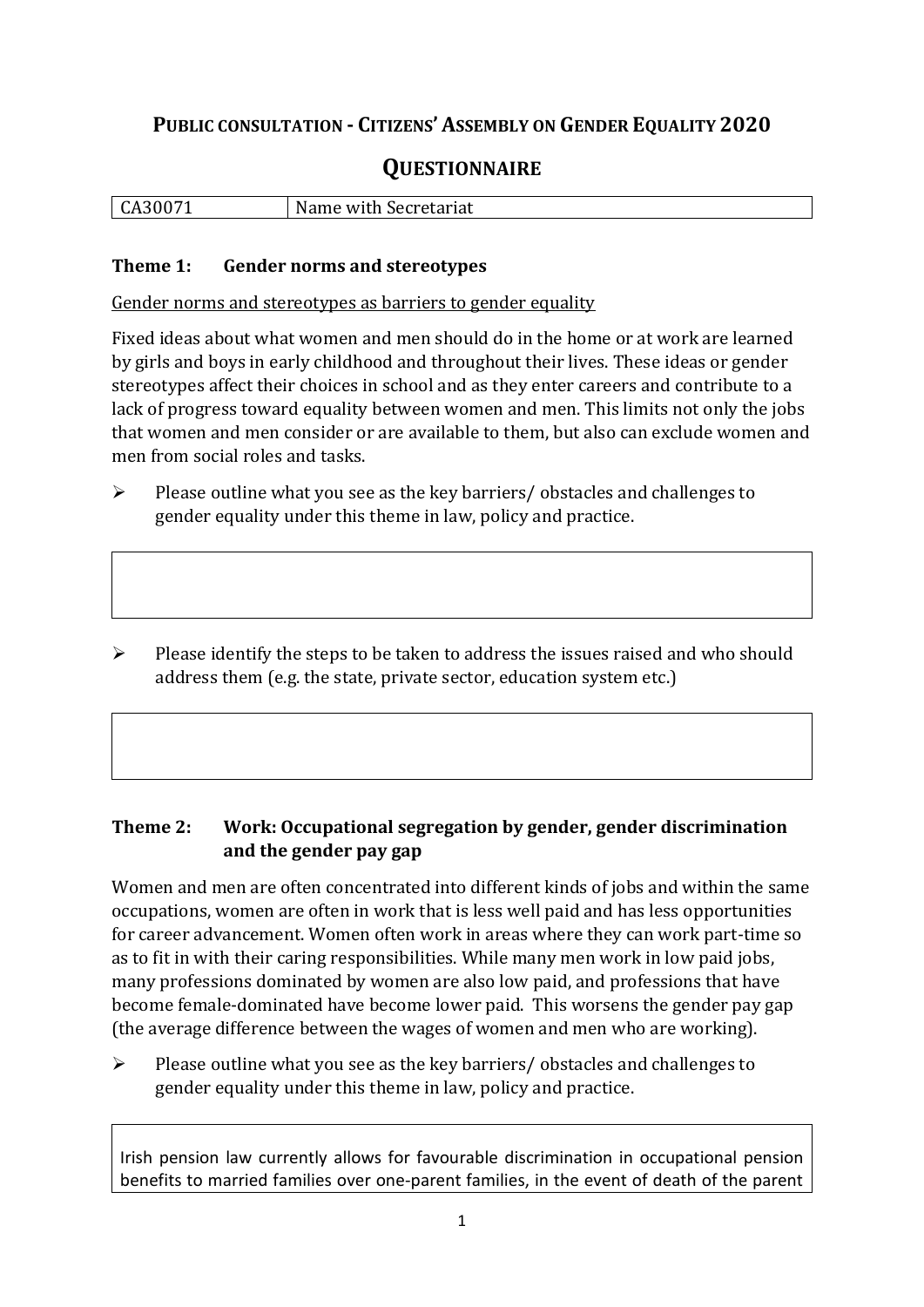(Part VII of the Pensions Act, 1990) - Legislation summary extract is quoted below at bottom of submission.

Approximately 86% of One Parent Families are mothers ( [Census 2016\)](https://www.cso.ie/en/releasesandpublications/ep/p-cp4hf/cp4hf/fmls/).

I am a single working parent heading a One Parent Family household with zero care input from my child's father by father's choice. Here is how this legislation plays out in my workplace/pension:

I am a member of my employer pension scheme, that offers an ADDITIONAL Death in Service Benefit **Exercise 20 and 1** to employees who have a spouse or civil partner, but denies this additional benefit to unmarried parents, despite the fact that the dependants of a one parent family would be MOST in need of assistance on the death of the sole potential income provider in such families. While the employer has done nothing illegal, this law enables what amounts to a de facto discrimination against children, based on the civil status of their parents.

It means that employers are allowed to provide less favourable pension benefits to 218,817 One Parent Family households, of which 189,112 (86%) are headed by women, 14% by men.

## LEGISLATION:

*Legislation* 

*(a) Part 7, section 72 (2) of the Pensions Act 1990 (as amended by the Social Welfare (Miscellaneous) Act 2004) (the Pensions Act) states as follows: It shall not constitute a breach of the principle of equal pension treatment on the marital or family status ground for a scheme to provide more favourable occupational benefits where those more favourable benefits are in respect of any person in respect of whom, under the rules of the scheme, a benefit is payable on the death of the member, provided that this does not result in a breach of the said principle on the gender ground.* 

(b) It follows that a breach of the principle of equal pension treatment on the marital or family status ground is permissible.

 $\triangleright$  Please identify the steps to be taken to address the issues raised and who should address them (e.g. the state, private sector, education system etc.)

I believe the state/ Oireachtas should address this anomaly in pension law via Law Reform Commission to ensure that the dependents of one parent families are not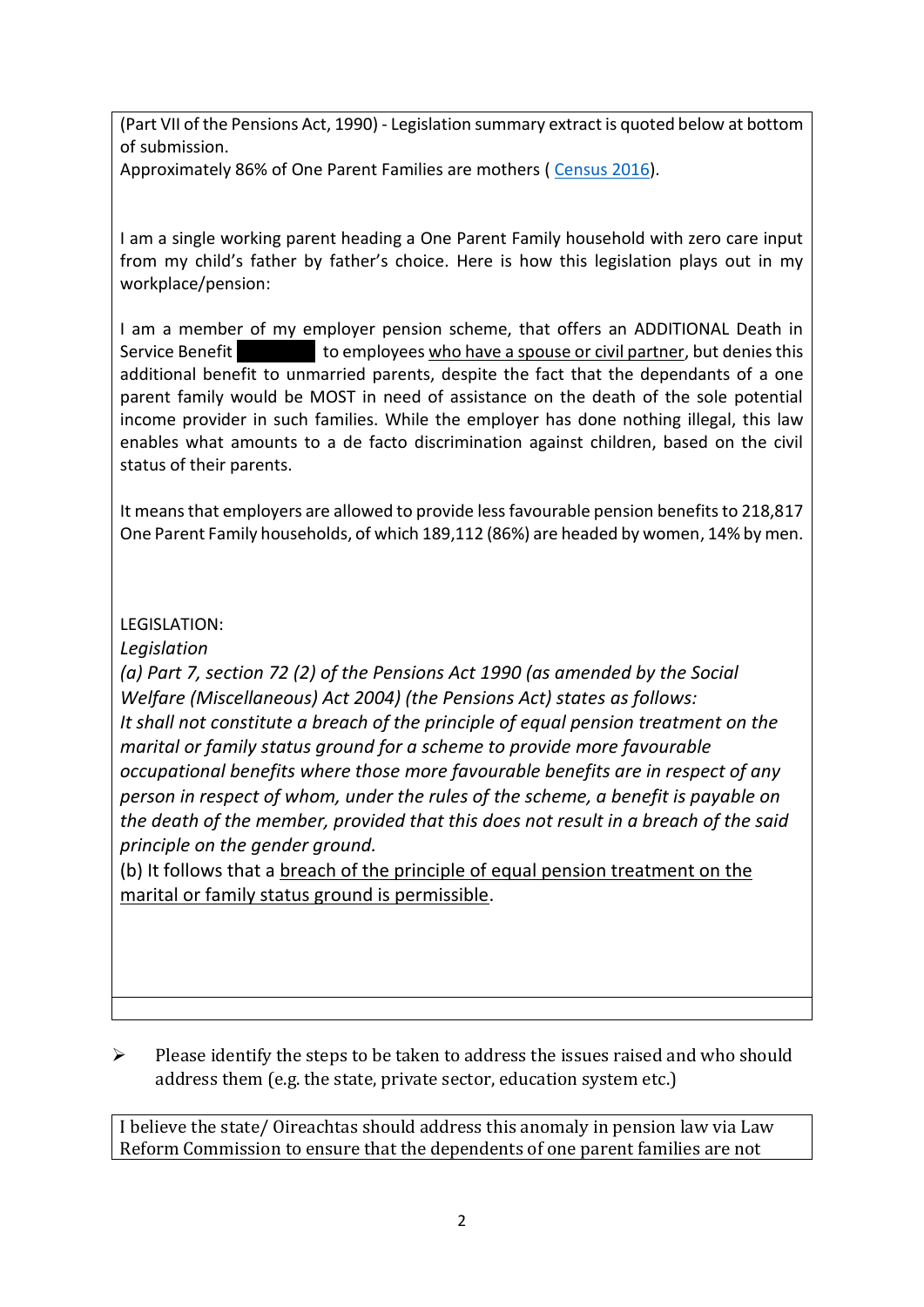allocated less benefit than dependents of married parents due to the Death in Service of their parent.

Benefit should be framed / allocated around 'financial dependency' rather than 'civil status'.

I have already raised this issue with various agencies (Pensions Authority, IHREC, One Family & PILA – Public Interest Law Alliance/FLAC), some Oireachtas members & my employer.

Workplace Relations Commission is not appropriate given there is no breach of law.

Helpfully, One Family via Public Interest Law Alliance (PILA) had a barrister look over current legislation in this regard (see additional document) but their resources are extremely limited in pursuing this.

## **Theme 3. Care, paid and unpaid, as a social and family responsibility**

Care -- the social responsibility of care and women and men's co responsibility for care, especially within the family

Women remain disproportionately responsible for unpaid care and often work in poorly paid care work. For working parents or [lone parents,](https://aran.library.nuigalway.ie/bitstream/handle/10379/6044/Millar_and_Crosse_Activation_Report.pdf?sequence=1&isAllowed=y) balancing paid work with parenting and or caring for older and dependent adults presents significant challenges. Women are [most disadvantaged by these challenges,](https://eige.europa.eu/gender-equality-index/game/IE/W) yet men also suffer from lack of opportunities to share parenting and caring roles. Despite recent legislation and policy initiatives to support early years parental care, [inequalities in the distribution of unpaid](https://www.ihrec.ie/app/uploads/2019/07/Caring-and-Unpaid-Work-in-Ireland_Final.pdf)  [care](https://www.ihrec.ie/app/uploads/2019/07/Caring-and-Unpaid-Work-in-Ireland_Final.pdf) continue between women and men. The cost of childcare has been identified as a particular barrier to work for women alongside responsibilities of caring for older relatives and dependent adults.

- $\triangleright$  Please outline what you see as the key barriers/ obstacles and challenges to gender equality under this them in law, policy and practice.
- $\triangleright$  Please identify the steps to be taken to address the issues raised and who should address theme (e.g. the state, private sector, education system etc.)

## **Theme 4: Women's access to, and representation in, public life and decision making**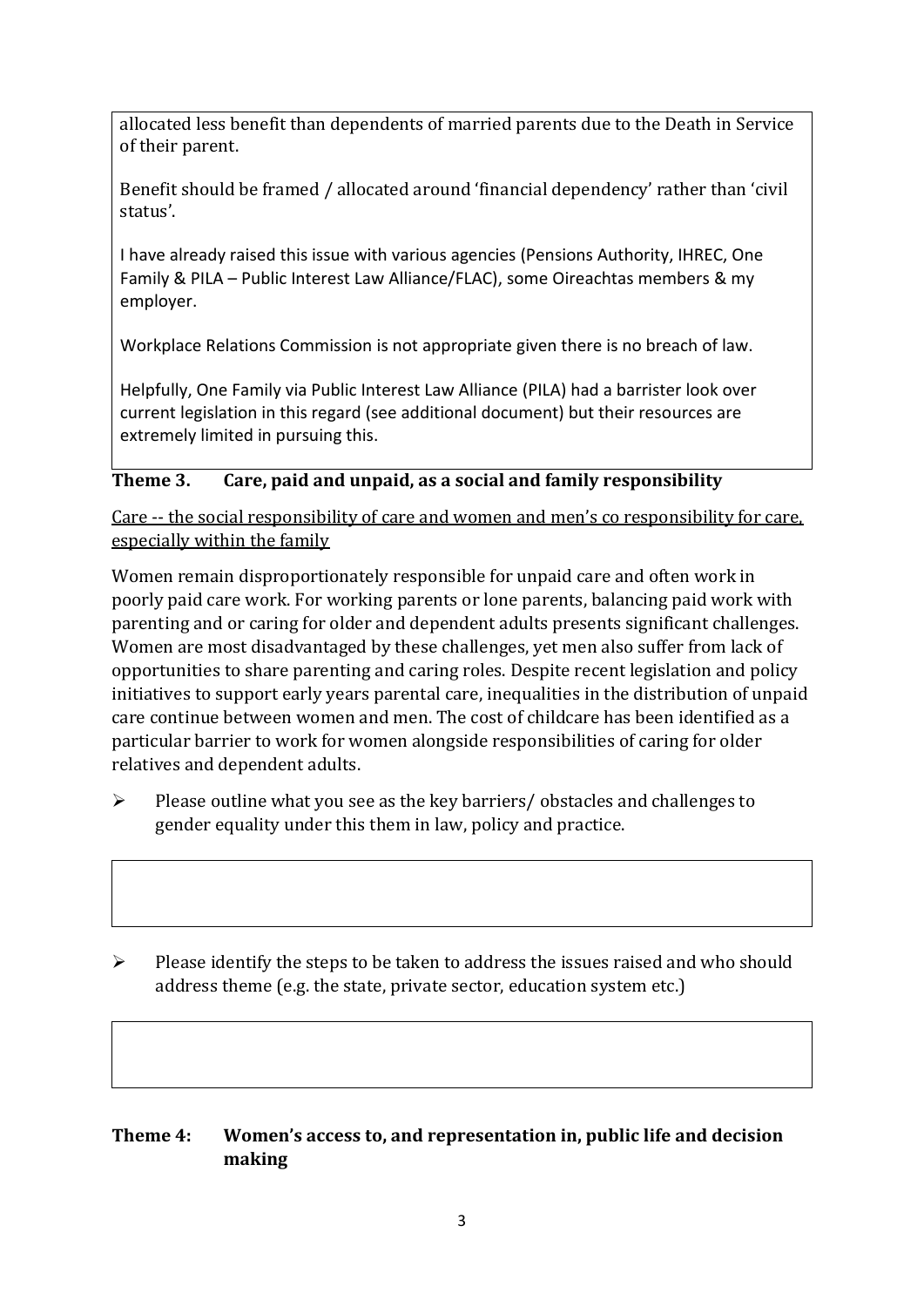Ensure women's participation and representation in decision-making and leadership in the workplace, political and public life

Women are systematically underrepresented in leadership in [economic](https://eige.europa.eu/gender-equality-index/2019/compare-countries/power/2/bar) and [political](https://eige.europa.eu/gender-equality-index/2019/compare-countries/power/1/bar)  [decision-](https://eige.europa.eu/gender-equality-index/2019/compare-countries/power/1/bar)making. Despite the introduction of a candidate gender quota (through the system of party funding) for national political office, and [initiatives](https://betterbalance.ie/) to support women's access to corporate decision-making roles, men continue to dominate leadership positions. There are also issues to be considered around how media represents women and men.

- $\triangleright$  Please outline what you see as the key barriers/ obstacles and challenges to gender equality under this theme in law, policy and practice.
- Please identify the steps to be taken to address the issues raised and who should address them (e.g. the state, private sector, education system etc.)

## **5. Where does gender inequality impact most?**

To conclude we would be interested in your response to the following question: In which area do you think gender inequality matters most?

Please rank the following in order of importance, 1 being the most important:

| Paid work                | 3 <sup>7</sup> |
|--------------------------|----------------|
| Home & family life       | 2              |
| Education                |                |
| Politics and public life |                |
| Media                    |                |
| Caring for others        |                |
| Other - please elaborate |                |
|                          |                |

 $\triangleright$  Please outline the reasons for your answer below: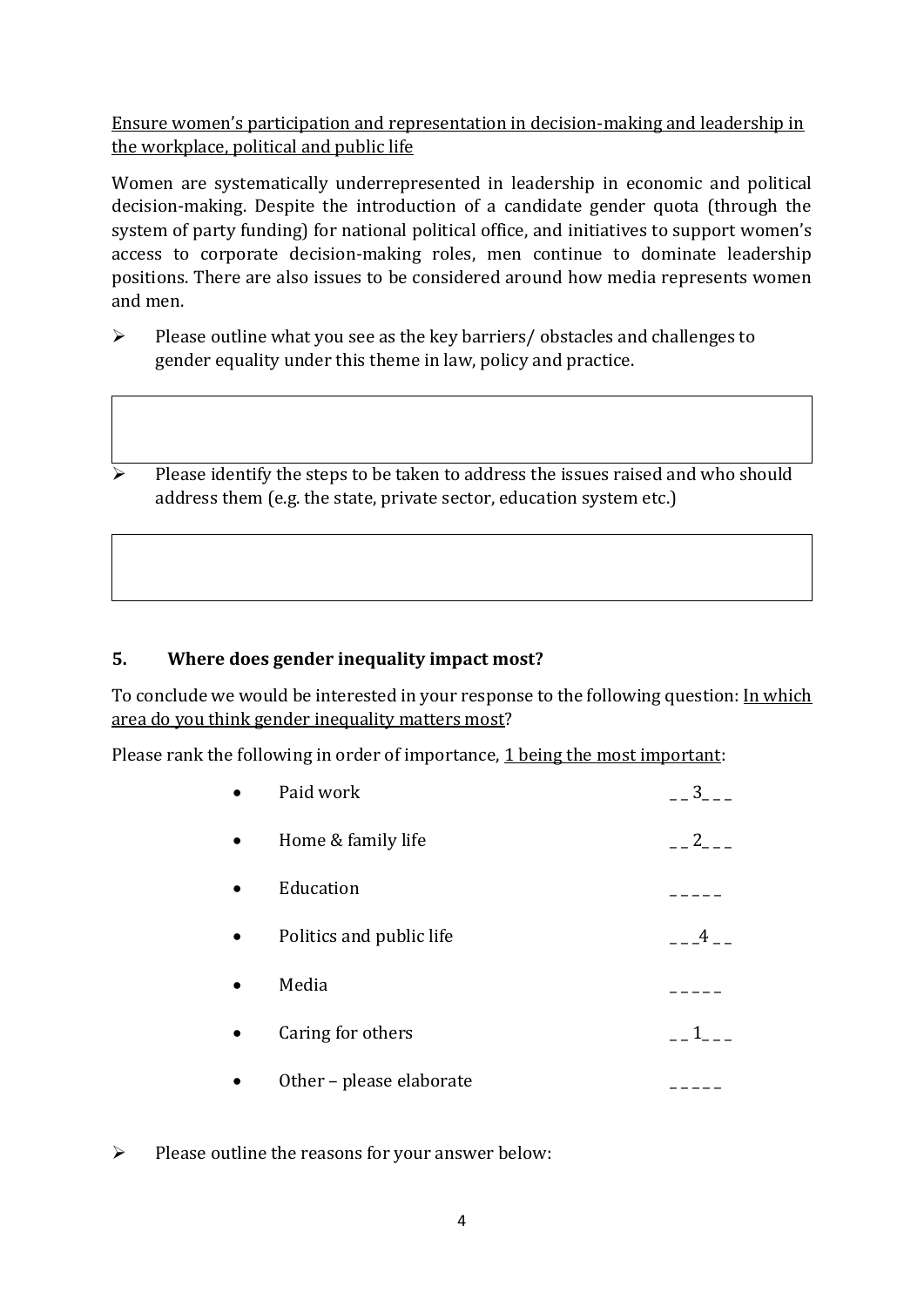The uneven burden of care (voluntary and involuntary primary care of children and parents) between men and women is the fundamental barrier to equality.

This erects barriers to even the most determined woman to self-determination, ability to progress a career, have a voice in decisions and participate in public life.

 $\triangleright$  Please include any further comments or observations you may have here.

Supplementary Document will be sent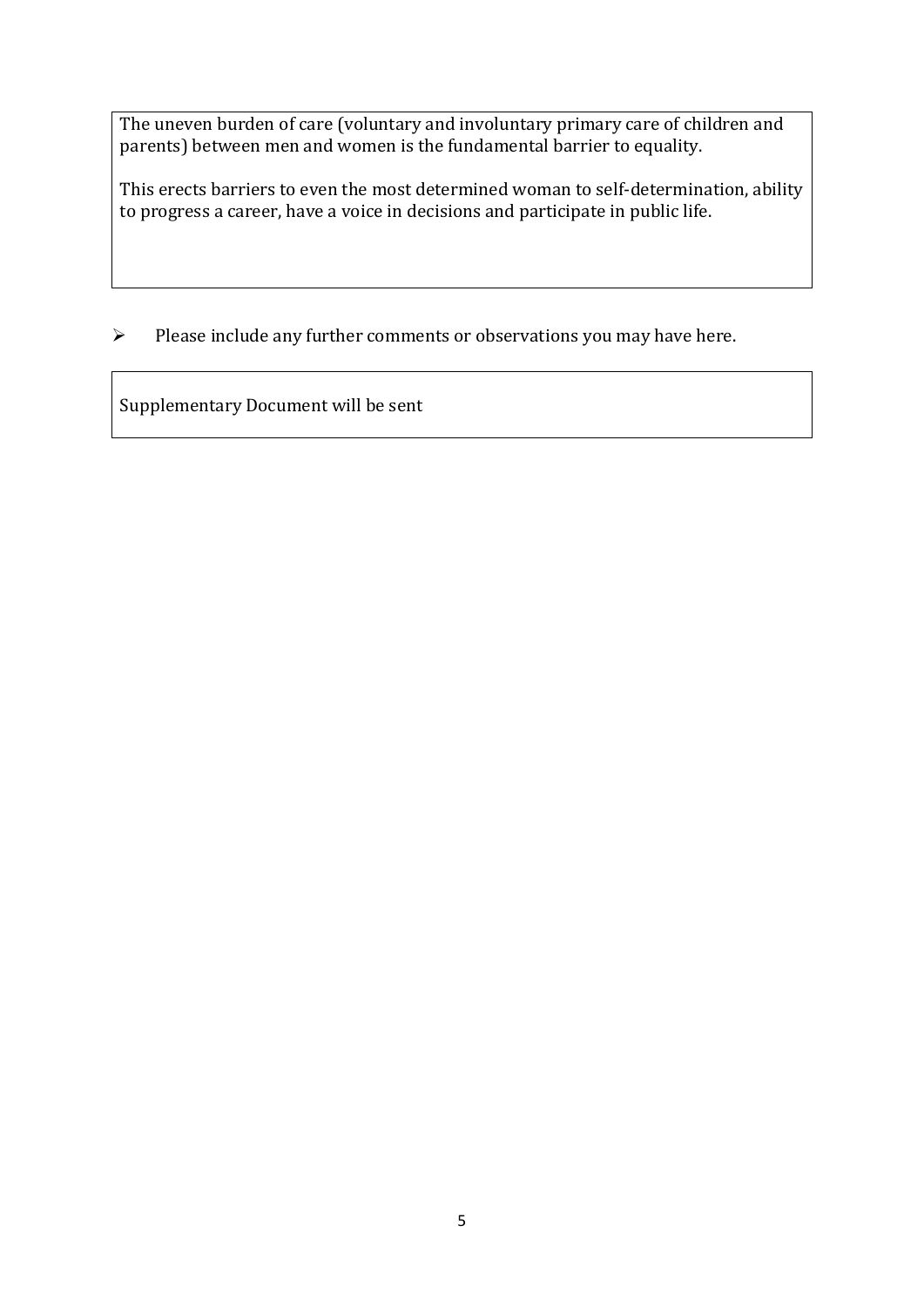# **ARTHUR COX**

#### $\mathbf{D}$ **Memorandum**

| TO:      | Mary McDermott, One Family                                                                               |
|----------|----------------------------------------------------------------------------------------------------------|
| FROM:    | Arthur Cox                                                                                               |
| COPY:    | Rachel Power, Public Interest Law Alliance ("PILA")                                                      |
| DATE:    | March 2019                                                                                               |
| SUBJECT: | Legal Opinion - Death in Service benefits that exclude families outside marriage or<br>civil partnership |

### 1. **Introduction**

- 1.1 We have been asked by PILA to prepare a legal opinion on whether a death in service benefit payment that excludes families outside marriage or civil partnership is discriminatory.
- 1.2 PILA was contacted by One Family, an organisation that supports people parenting alone, sharing parenting, separating, and those experiencing a crisis pregnancy. It promotes policies that positively impact on one-parent families.
- 1.3 One Family is concerned about what it perceives to be the unequal treatment of lone parents with regard to Death in Service Benefits under a pension scheme.
- 1.4 One Family was contacted by a lone parent who is a member of an employer pension scheme. The employer pension scheme has a death in service benefit that is offered to all employees. There is an additional lump sum death in service benefit offered to all employees who have a spouse or civil partner.
- 1.5 This additional benefit is not available if you are unmarried with children even if the need for such a benefit is greater. The lone parent contacted the Pensions Authority who informed them that such a practice is legal and permissible.
- 1.6 One Family have requested an opinion on whether such a practice is discriminatory. The opinion is to form the basis of One Family's advocacy and policy objectives and the lone parent does not wish to take legal action.
- 1.7 We have reviewed what we understand to be a redacted extract from the member's explanatory booklet, in respect of the lone parent's employer's death in service benefit.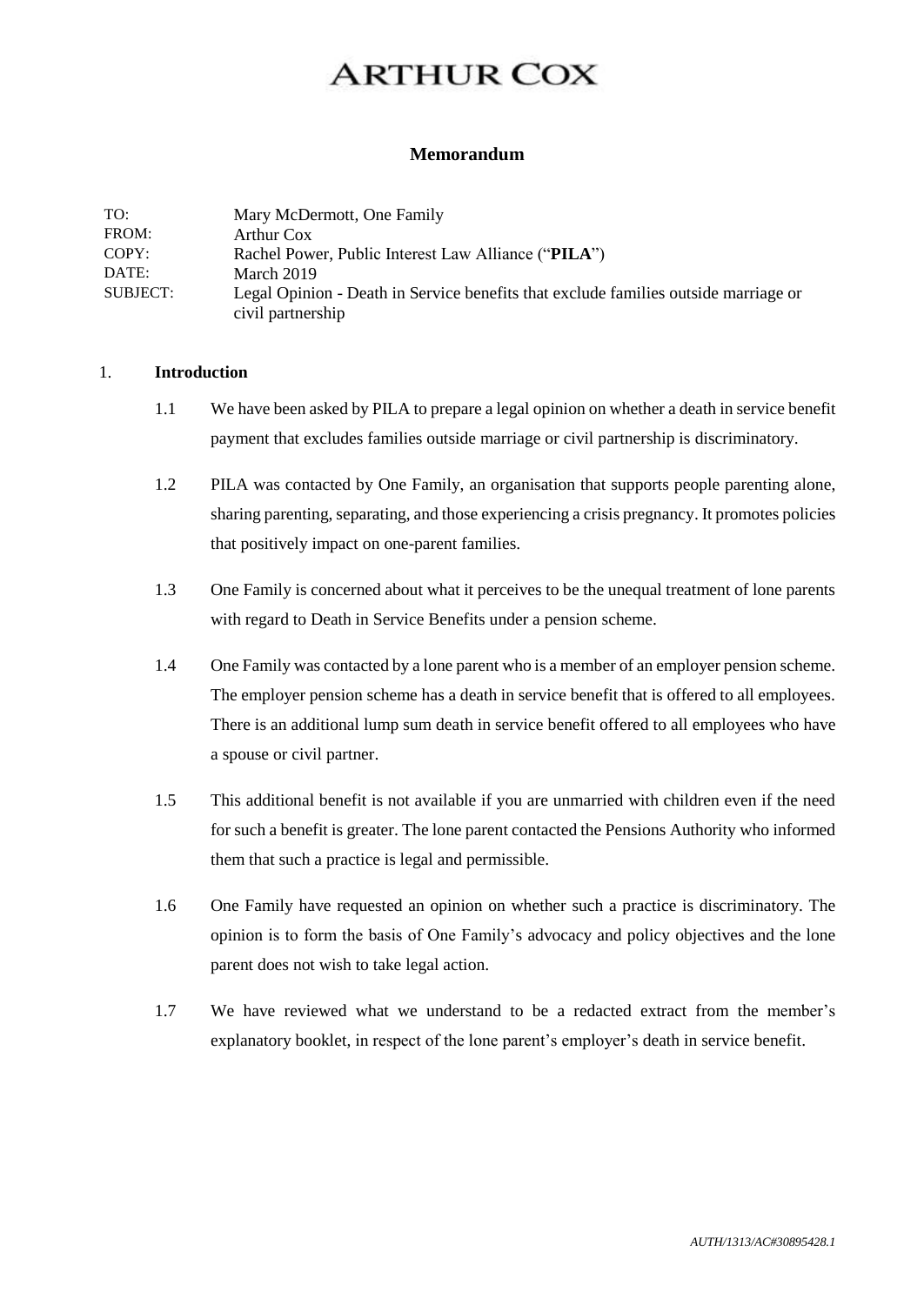

### 2. **Legal position**

### 2.1 **Legislation**

(a) Part 7, section 72 (2) of the Pensions Act 1990 (as amended by the Social Welfare (Miscellaneous) Act 2004) (the Pensions Act) states as follows:

> *It shall not constitute a breach of the principle of equal pension treatment on the marital or family status ground for a scheme to provide more favourable occupational benefits where those more favourable benefits are in respect of any person in respect of whom, under the rules of the scheme, a benefit is payable on the death of the member, provided that this does not result in a breach of the said principle on the gender ground.*

(b) It follows that a breach of the principle of equal pension treatment on the marital or family status ground is permissible.

### 2.2 **Principle of Equal Pension Treatment**

- (a) The Principle of Equal Pension Treatment between men and women in occupational benefit schemes is well established. On 1 January 1993 the Government introduced Part VII of the Pensions Act, 1990. The effect of the legislation was to prohibit any discrimination, on the basis of sex (gender) in respect of any matter relating to an occupational benefit scheme and in relation to the manner in which an employer affords his employees access to an occupational benefit scheme.
- (b) It should be noted that differences in treatment are permitted. The general principle is that if there is a breach of the Principle of Equal Pension Treatment on one of the discriminatory grounds it is actionable, but there are certain exceptions contained in the legislation which operate to exclude certain factors in determining whether there has been a breach of the Principle of Equal Pension Treatment on one of the nine discriminatory grounds. Discrimination in favour of married individuals is one of the permitted exceptions.

### 2.3 **Permitted Discrimination**

(a) Pursuant to the Pensions Authority's "*A Brief Guide to Equal Pension Treatment*" published in February 2015, the Pensions Act (as amended) permits different dependants' benefits and allows positive discrimination in favour of married people